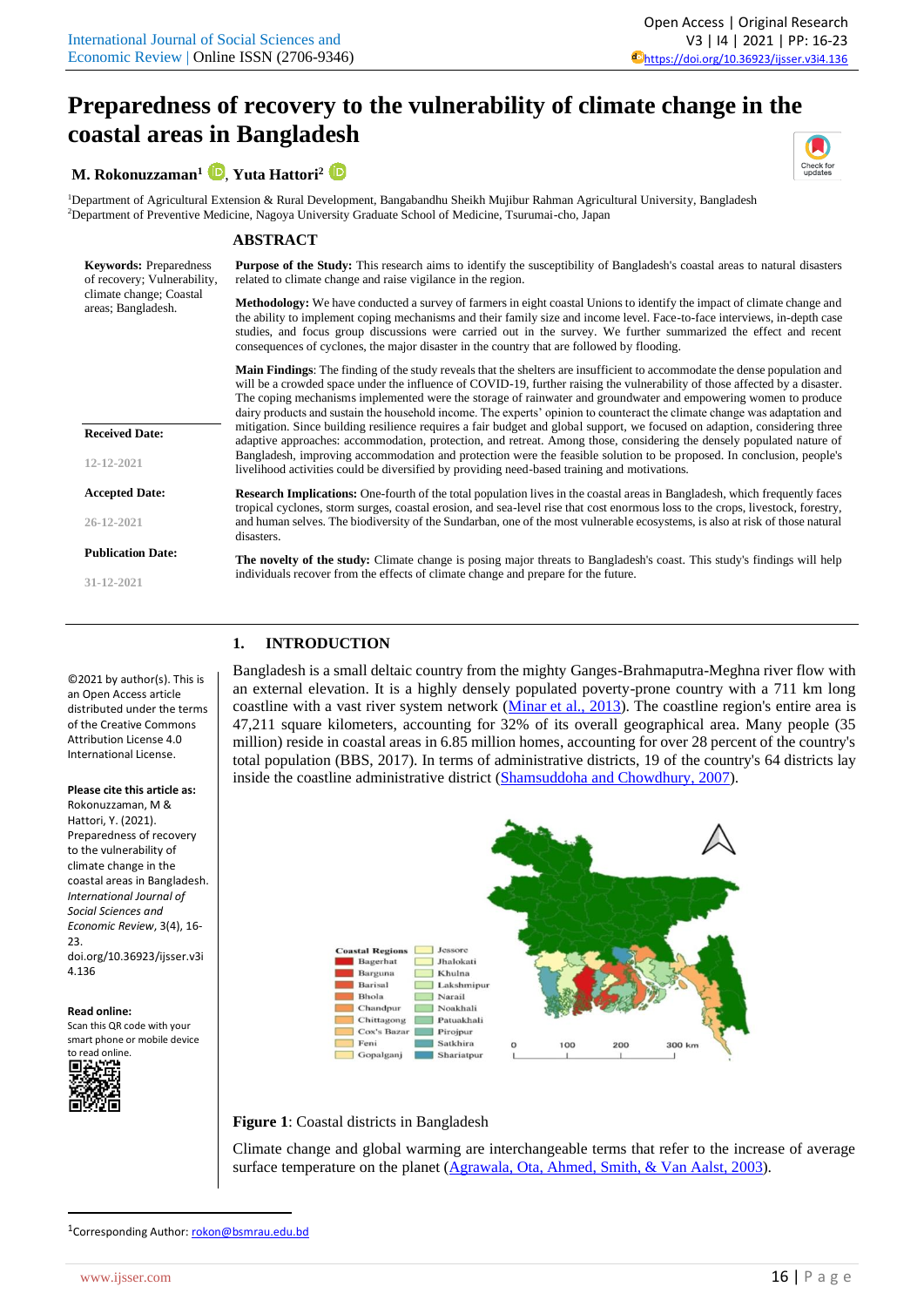|                                              | Open Access   Original Research                           |
|----------------------------------------------|-----------------------------------------------------------|
| International Journal of Social Sciences and | V3   I4   2021   PP: 16-23                                |
| Economic Review   Online ISSN (2706-9346)    | $\ddot{\bullet}$ https://doi.org/10.36923/ijsser.v3i4.136 |

Global warming is a frightening topic these days. Climate is changing dramatically in a variety of ways. The combustion of fossil fuels such as coal and oil, which emits different greenhouse (mainly carbon dioxide) gases into the atmosphere, is often regarded as the principal cause of climate change. Climate change is also being exacerbated by other human activities such as agriculture and deforestation, which contribute to the emission of greenhouse gases that cause climate change [\(Gazi, 2019\)](#page-7-2). A modest increase in the earth's temperature as a result of climate change may have serious consequences for living organisms. Another serious consequence of climate change is melting the polar ice caps, which causes sea levels to increase. An increase in sea temperature causes more severe and frequent storms; occasionally, excessive rainfall causes horrible floods and other damages; and wildfire is another horrifying outcome of climate change that can harm environments, homes, and lives, ultimately resulting in fatalities and other damages [\(Reyer et al., 2017\)](#page-7-3).

Bangladesh is more prone to various natural disasters in its geographical position. According to a World Bank report, 'Due to global warming, Bangladesh was enlisted among the most affected countries in South Asia. A 2'C rise in world average temperatures in the next decades [\(World Bank, 2013\)](#page-7-4). This report also revealed that global warming and climate change led to many severe problems like rising sea levels, increased temperature resulting in more heat and more intense cyclones, a significant threat to food production, livelihood, infrastructure, and finally slowing down poverty reduction. The two terms' climate change and agriculture are interlinked to each other. Agriculture is affected by climate change in several ways, including the rise in temperature, heavy rainfall, heatwaves, pest community and outbreaks of different diseases, and changes in atmospheric carbon dioxide and ground-level concentrations and deteriorates the nutritional quality of different foods. Agriculture is already affected unevenly by climate change throughout the world. Climate change negatively affects crop production in low latitude countries, while its effects in northern latitudes are not well established. It increases the risk of food insecurity to some vulnerable groups of people, such as the poor and landless people [\(Bank, 1994\)](#page-7-4). Agricultural production, the balance of an ecosystem, livestock production, and water body are constantly changing due to the impact of climate change (Figure 2).



**Figure 2:** The flow of the climate change impact on the agricultural sector **Source:** [Kim, Chang-Gil and et al. \(2009\), p.96.](#page-7-5)



**Figure 3:** Potential impacts of global warming on the agricultural sector Source[: Kim, Chang-Gil and et al. \(2009\), p.38.](#page-7-5)

The effects of global climate change could be potentially serious over the next century. Climate change also seriously affects human health and safety. Most importantly, the densely populated, more impoverished communities living in the river basin and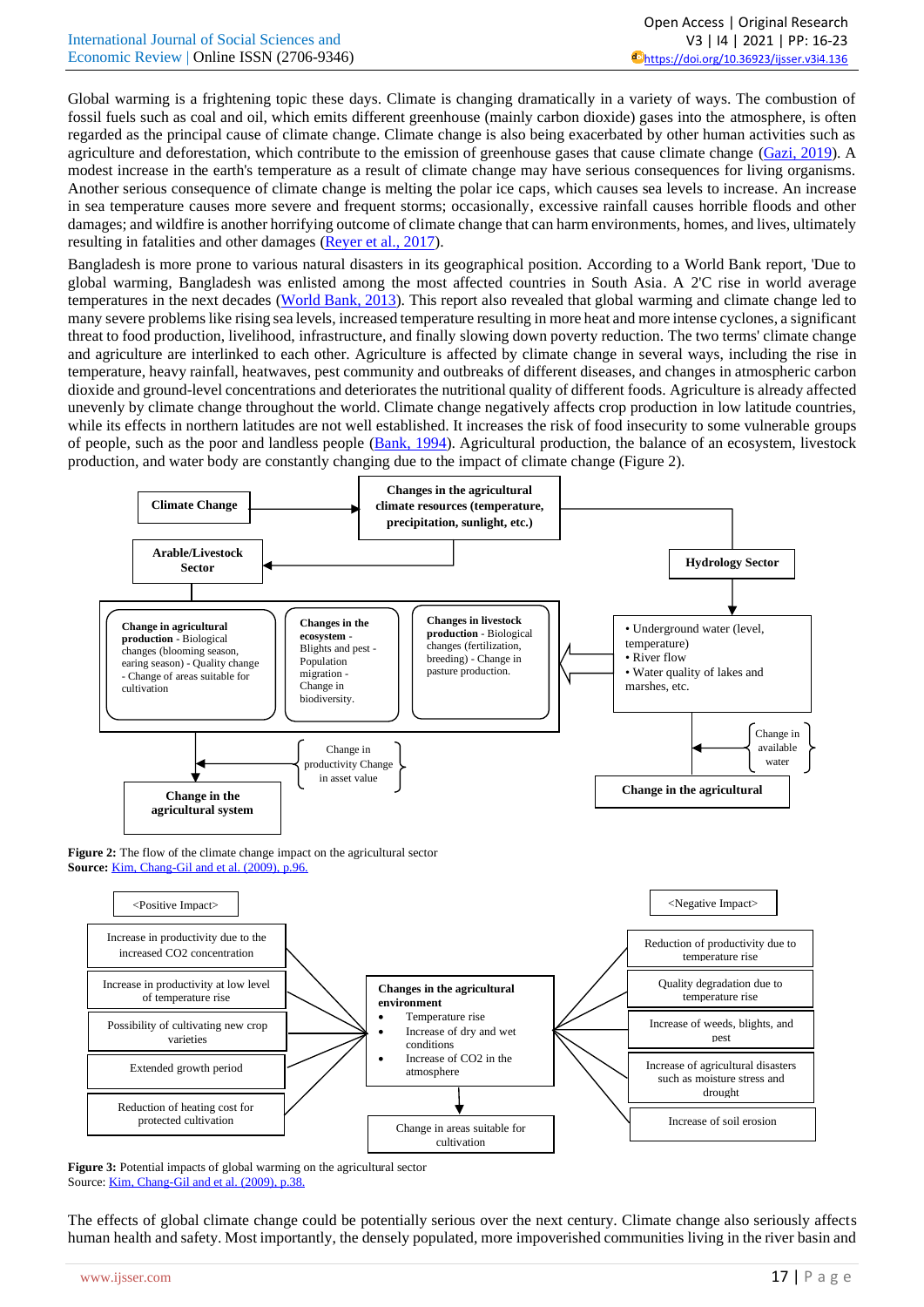low-lying coastal plains are vulnerable to dangerous natural hazards like storms, floods, and droughts. A report from the world's leading experts of the [IPCC \(2014\)](#page-7-6) revealed that the rise in global temperature during past centuries is unlikely to have been caused entirely by natural effects, while global climate is mainly changed by the changes in both temperature and the geographic, seasonal and vertical pattern of temperature and by the impacts of human actions.

Some crucial reasons that made Bangladesh extremely vulnerable to climate change include geographical location, high population density, extreme poverty, and livelihood dependency on climate-sensitive factors like agriculture and fisheries [\(Rahman, 2008\)](#page-7-7). The miserable impacts of these situations were falling more seriously on the women and girls of Bangladesh. Bangladesh has been more vulnerable to climate change due to its geographical feature, regional flow patterns, too much water flow in monsoon and too little in the dry season, etc. These impacts significantly affect different socio-economic realities, i.e., population density, poverty and per capita income, inequity and deprivation, and various developmental practices.

The gross impacts of climate variability on Bangladesh are very significant, and its consequences also significantly affect Bangladesh's hydrology [\(Huq and Ayers, 2008\)](#page-7-8). The regional setting of this country makes itself more vulnerable to climate extremes. Further, it is very tough to adapt to climate change and climate variability due to various regional aspects of water management activity. The climate is changing so rapidly that this country's water resources and hydrology are highly responsive to current climate variability. Climate variability and trends have enormous influences on the environment and social development on which a growing human population relies [\(Mishra](#page-7-9) et al., 2010). Climate variability has two major dimensions in Bangladesh – temporal and spatial; both have significant effects.).

There are various elements of vulnerability associated with current climate variability. Among these effects, floods, droughts, and salinity ingress occurred more frequently with higher intensities. The country has to implement different adaptation measures to reduce the impact of climate change and variability. The effects of current climate variability in the southwest part of Bangladesh are of great concern, such as higher salinity, choking up of small rivers, waterlogging, embankment breaching and overtopping, cyclonic storm surges, riverbank erosion. The Bangladesh Water Development Board estimated that 1,200 km of riverbank had been actively eroded, and more than 500 km has been facing severe problems related to erosion. Despite some silt deposition, a net area of 8,700 hectares of land was being lost (Maria, 2006). Salinity intrusion in the agricultural cropland was a severe problem in the southwest region of Bangladesh.

On the other hand, the upper reaches faced fatal drought conditions. Bangladesh experiences a dry period for seven months, from November to May, when low rainfall. During this period, about 2.7 million hectares of land in Bangladesh are vulnerable to annual drought; and according to the Government of Bangladesh, there is about a 10% probability that 41-50% of the country experiences drought in a given year [\(Rahman, 2008\)](#page-7-7). It was a great challenge to assure saline-free water for the southwest region of Bangladesh's population and ecosystem.

Bangladesh's coastal zone covers 47,201 km2, 32% of the country, and 19 districts. Around 35 million people, representing 29% of the population, live in the coastal zone directly or indirectly affected by different hazards like coastal floods/ tidal surges, salinity intrusion, riverbank erosion, tropical cyclones, etc. [\(Ahmad, 2019\)](#page-7-10). Climate change brings significant coastal hazards. Bangladesh is most likely to suffer adverse impacts from anthropogenic climate changes. The rise of Sea-level up to one meter only would submerge a complete 18% of the total land area in Bangladesh. Around 30 million people living in Bangladesh's coastal areas could become Refugees because of Climate Change impacts [\(Minaret al.,](#page-7-0) 2013). Bangladesh is especially vulnerable to tropical cyclones, with around 718,000 deaths from them in the past 50 years [\(Haque](#page-7-2) et al., 2012). Salinity intrusion rapidly increases day by day, already penetrating 100 km inside the country, which gradually deteriorates the existing scenario [\(Sobhan, 1994\)](#page-7-11).

The resultant sea-water intrusion increases salinity in coastal drinking water with severe health consequences to surrounding populations [\(Daily Star,](#page-7-12) 2011). About 53% of the coastal areas are affected by salinity. Millions of people in northern Bangladesh are threatened by riverbank erosion and severe droughts [\(Daily Star, 2011\)](#page-7-13). As most parts of this country are less than 10 meters above sea level and about 10% population lives below 1-meter elevation, there is a big chance of being highly vulnerable to high tides and storm surges. Moreover, the Bay of Bengal location is also the reason for severe cyclonic storms and tidal waves and hitting the coastline with severe impacts because of the shallow and conical shape of the Bay of Bengal [\(Denissen,](#page-7-14) 2012). Considering the above facts, this piece of research addresses those issues.

## **1.1. Identification of the problem**

About one-fourth of the total population lives in the coastal areas in Bangladesh. Most of them are struggling with meeting their basic needs. Mostly they are the victim of natural disasters, viz. cyclone, tidal surge, and saline intrusion. These disasters make people's livelihood very vulnerable. Rising sea levels also posing a threat to them. Therefore, they should know how to cope with disasters, and the resilience mechanism should be apprehended.

## **1.2. Objectives of the research**

The research's goal was to describe the socio-economic impact of climate change in coastal areas; explore how many areas were affected due to climate change in the coastal belt in Bangladesh; explore the vulnerability and coping mechanism of climate change in coastal regions of Bangladesh; find out the resilience mechanism, and seeking suggestions for the mitigation of climate change.

## **2. APPROACHES AND METHODOLOGIES**

Data was collected through face-to-face interviews, in-depth case studies, and Focus Group Discussions (FGDs). In this regard, a semi-structured interview schedule was prepared and administered for collecting empirical data. Some farmers were consulted to extract in-depth information by considering case studies and FGDs. Multistage randomization was followed while the selection of samples. Some stakeholders include local leaders, local NGO workers, and local government officers, particularly those who deal with climate change and disaster management affairs. Recent newspaper articles, journal articles, books, etc.,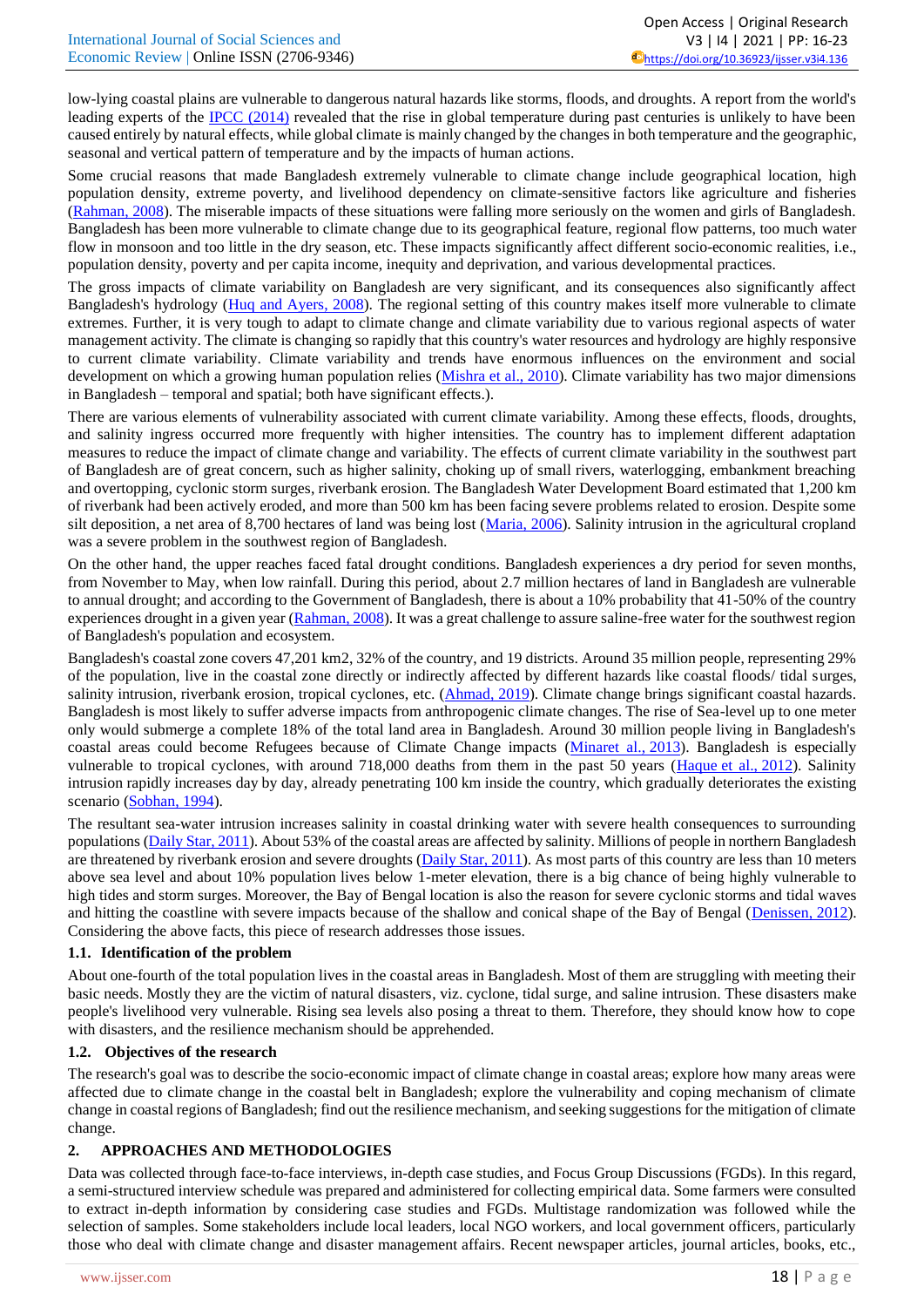have also been checked to collect secondary information regarding this issue. Both qualitative and quantitative data were collected. The study was conducted in three purposively selected districts of coastal areas in Bangladesh. The selected districts are Patauakhali and Satkhira. The two districts were purposively selected as the study area [\(Reyer et al., 2017\)](#page-7-3).



**Figure 4:** Study area (in districts) **Figure 5:** Study area (in Upazila level)



**Figure 6**: Study area (in union level)

All crop, livestock, and fish farmers of those districts have constituted the study population. Two Upazilas were selected from each district, and two unions were selected randomly (Table 1). Then, 20 farmers were selected from each union following the randomization procedure. Besides, two farmers were considered a reserved list from each union in case of farmers' absence in the sample list. Therefore, the total sample size was 160, and the reserve list was 16 (Table 1).

**TABLE 1**

| тарыз т                           |                      |                   |               |                     |    |  |
|-----------------------------------|----------------------|-------------------|---------------|---------------------|----|--|
| List of the Population and Sample |                      |                   |               |                     |    |  |
| <b>Districts</b>                  | <b>Upazilas</b>      | Name of the Union | <b>Sample</b> | <b>Reserve list</b> |    |  |
| Patuakhali                        | Kalapara             | Dhulasar Union    | 20199         | 20                  |    |  |
|                                   |                      | MithaganjUnion    | 28964         | 20                  |    |  |
|                                   | Galachipa            | Amkhola Union     | 33132         | 20                  |    |  |
|                                   |                      | Bakulbari         | 32827         | 20                  |    |  |
| <b>Satkhira</b>                   | Assasuni<br>Durgapur |                   | 21682         | 20                  |    |  |
|                                   |                      | Baradal           | 31921         | 20                  |    |  |
|                                   | Shyamnagar           | Atulia            | 35152         | 20                  |    |  |
|                                   |                      | Munshiganj        | 37981         | 20                  |    |  |
|                                   |                      |                   | <b>Total</b>  | 160                 | 16 |  |

## **Source:** Calculate by author.

The researcher was employed adequate care in selecting personal, economic, social, and psychological factors of the rural community; considering the availability of time and resources, reviewing relevant literature, and discussing relevant experts, the researcher selected the variables for the study. To describe the ordinary people's socio-economic and psychological characteristics in coastal areas: age, education, family size, farm size, annual income, training experience, cosmopolites, organizational participation, extension media contact, knowledge on climate change impact, and coping mechanism ability were considered. These variables were being measured using an appropriate scale, scores and categorized. Exploring how many areas were affected due to climate change in the coastal belt in Bangladesh was also discussed by consulting secondary sources and stakeholders. Some other variables were: the vulnerability, the resilience mechanism, and suggestions for the mitigation of climate change in Bangladesh's coastal areas.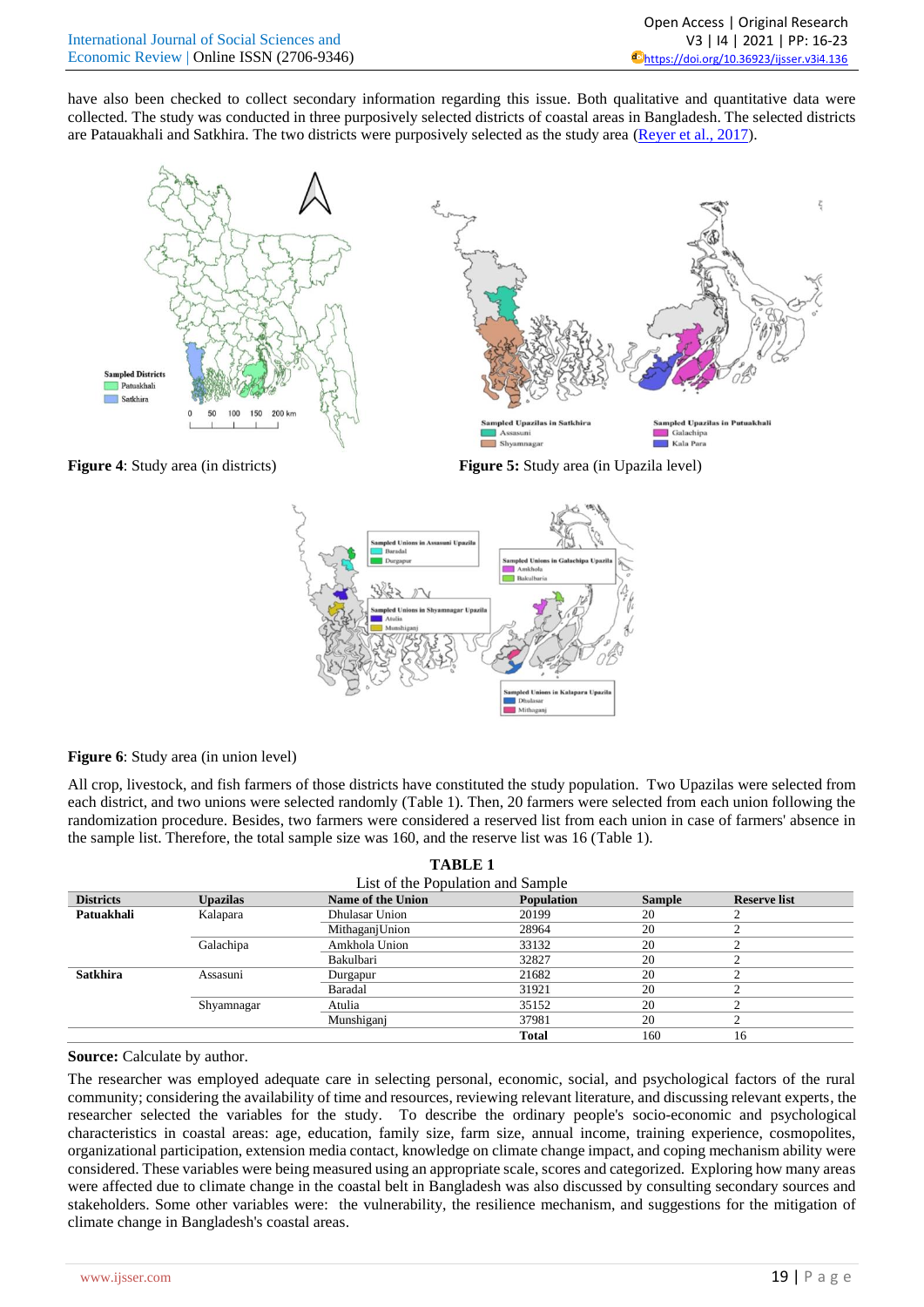|                                              | Open Access   Original Research                           |
|----------------------------------------------|-----------------------------------------------------------|
| International Journal of Social Sciences and | V3   I4   2021   PP: 16-23                                |
| Economic Review   Online ISSN (2706-9346)    | $\ddot{\bullet}$ https://doi.org/10.36923/ijsser.v3i4.136 |

An interview schedule was prepared carefully to collect relevant information, keeping the study's objectives in mind. The interview schedule contained both open and closed questions to obtain information regarding agricultural land availability. Appropriate scales were developed for computing data into suitable scores. The draft interview schedule was prepared in Bengali. It was pre-tested among farmers in the whole sample area before preparing the final version to collect the main study data. The pre-test helped identify faulty questions and statements in the draft schedule. Some case studies, as well as FGDs, were administered to collect qualitative data. Data were collected from December 17, 2019, to February 16, 2020. Collected data was analyzed and presented.

## **3. RESULTS &DISCUSSION**

## **3.1. The socio-economic and psychological characteristics of the people of coastal areas:**

To describe the ordinary people's socio-economic and psychological characteristics in coastal areas; age, education, family size, farm size, annual income, training experience, cosmopolites, organizational participation, extension media contact, knowledge on climate change impact, and coping mechanism ability were considered. Data in Table 2 indicates that about half the proportion (46.88 percent) fell into the middle-aged group. More than half the proportion (61.25 percent) of respondents have a primary level of education (Table 2). A significant proportion (47.5 percent) fell into the medium category. A large portion (58.75 percent) belongs to landless, marginal farmers. A more significant proportion (60.63 percent) of the respondents belongs to very low income to low-income categories (table 2). More than half the proportion (51.25%) had a medium level of knowledge on climate change impact, while 28.13 % had poor knowledge; however, 20.63% of respondents had a high level of knowledge on climate change impact (table 2). Regarding coping mechanism ability, 47.5% of respondents had medium coping mechanism ability, while 40% had a poor ability, but 12.5% had a high ability to cope with climate change (Table 2).

|                        |                           | Range        |                                                      | $\frac{1}{2}$ . The second contract of the responses $\frac{1}{2}$ . |                   | <b>Respondents (N-160)</b> |             |                                      |
|------------------------|---------------------------|--------------|------------------------------------------------------|----------------------------------------------------------------------|-------------------|----------------------------|-------------|--------------------------------------|
| <b>Characteristics</b> | <b>Measuring</b><br>units | Expecte<br>d | Observ<br>ed                                         | Category                                                             | <b>Numbe</b><br>r | Percent                    | <b>Mean</b> | <b>Standa</b><br>rd<br>deviati<br>on |
|                        |                           |              | $\mathbf{S}$                                         | Young $(\leq 35)$                                                    | 61                | 38                         |             |                                      |
| Age                    | Year                      |              |                                                      | Middle-aged (35-50)                                                  | 75                | 46.88                      | 44.75       | 5.45                                 |
|                        |                           | ŧ            | $\phantom{0}2\,\overline{\phantom{0}}\phantom{0}3\,$ | Old $(>50)$                                                          | 24                | 15                         |             |                                      |
|                        |                           |              |                                                      | Illiterate                                                           | 19                | 11.88                      |             |                                      |
| Education              | of<br>Years               |              |                                                      | Primary (1-5 yrs schooling)                                          | 98                | 61.25                      | 4.35        | 1.65                                 |
|                        | schooling                 |              | to $16$                                              | Secondary (6 to 10 yrs)                                              | $\overline{38}$   | 23.75                      |             |                                      |
|                        |                           | ŧ            | $\circ$                                              | Above secondary $(>10)$                                              | 05                | 3.13                       |             |                                      |
|                        | <b>Numbers</b>            |              | $\mathtt{S}$<br>$\sim 10$                            | Small family (2 to 3)                                                | 65                | 40.63                      |             | 1.71                                 |
| Family<br><b>Size</b>  |                           | ŧ            |                                                      | Medium family (4 to 6)                                               | 76                | 47.5                       | 4.57        |                                      |
|                        |                           |              |                                                      | Large family $(>6)$                                                  | 19                | 11.88                      |             |                                      |
|                        |                           |              |                                                      | Landless $(<0.20$ ha.)                                               | 38                | 23.75                      |             |                                      |
|                        |                           |              | 5.0                                                  | Marginal farmer (0.20 to 0.40 ha.)                                   | 56                | 35                         |             |                                      |
| Farm size              | Hectares                  |              |                                                      | Small farmer (0.40-1.01 ha.)                                         | 51                | 31.88                      | 0.38        | 0.17                                 |
|                        |                           | $-7$         | $0.07$ to $3$                                        | Medium (1.01-3.03 ha.)                                               | 10                | 6.25                       |             |                                      |
|                        |                           |              |                                                      | Large $(>3.04$ ha.)                                                  | 05                | 3.13                       |             |                                      |
|                        |                           |              |                                                      | Very low income $(<80)$                                              | 45                | 28.13                      |             |                                      |
|                        |                           |              | 280                                                  | Low income $(80-120)$                                                | 52                | 32.5                       |             |                                      |
| Annual income          | BDT. '000                 |              | $36$ to:                                             | Medium income (121 to 150)                                           | 38                | 23.75                      | 112.75      | 7.48                                 |
|                        |                           | ł            |                                                      | High income $(>150)$                                                 | 25                | 15.63                      |             |                                      |
| Knowledge<br>on        | Score                     | $\mathbf{S}$ | $\overline{\mathbf{c}}$                              | Poor knowledge $(\leq 10)$                                           | 45                | 28.13                      |             |                                      |
| Climate<br>Change      |                           | 5<br>25      | $6\%$                                                | Medium knowledge (11 to 20)                                          | 82                | 51.25                      | 12.15       | 2.20                                 |
| Impact                 |                           |              |                                                      | High knowledge $(>20)$                                               | 33                | 20.63                      |             |                                      |
| Mechanism<br>Coping    | Score                     | $\mathbf{S}$ | $\circ$                                              | Poor ability $( \leq 10)$                                            | 64                | 40                         |             |                                      |
| Ability                |                           | $5\sigma$    | 54                                                   | Medium ability (11 to 20)                                            | 76                | 47.5                       | 11.85       | 2.05                                 |
|                        |                           |              |                                                      | High ability $(>20)$                                                 | 20                | 12.5                       |             |                                      |

**TABLE 2** Salient socio-demographic features of the respondents  $(N=160)$ 

**Source:** Calculated by the author

## **3.2. Areas were affected due to climate change in the coastal belt in Bangladesh.**

The Coastal zone in Bangladesh covers 20% of the total land areas, and 30 % of the cultivable land lies in this area and is mainly located in south-western areas. It comprises exceptionally diverse ecosystems such as the mangroves (the Sundarbans) forest, coral reefs, beaches, hills, and swamps. Bangladesh offers a range of goods and services to the people with its dynamic natural environments. It often faces storm surges, tropical cyclones, coastal erosion, and sea-level rise, which cost enormous loss to the crops, livestock, forestry, and human selves. The Sundarbans' most critical ecosystem also lose biodiversity due to the disasters.

A couple of years ago, cyclones Sidr in 2007 and Aila in 2009 hit Bangladesh. About 3,406 deaths were caused, and over 55,000 people sustained physical injuries due to the cyclone Sidr that hit Bangladesh on November 15, 2007. Heavy rain supplementary cyclones and tidal waves due to storm effects caused widespread casualties, physical destruction, damage of crops and livestock, and flooding in a total of thirty districts across the South Western coastal areas of Bangladesh. Cyclone Sidr affected nine coastal districts of Bangladesh. The most distressed districts were Patuakhali, Barguna, Bagerghat, Satkhira, and Pirojpur. About 15,000 people believed to be killed and damaging was calculated amounting to \$1.7 billion (2007 USD) approximately due to Sidre. After Sidr, the Government of Bangladesh performed a quick preliminary appraisal of the damage. Their assessment found a prevalent waterborne disease outbreak, respiratory tract infection (RTI), and other related infections. People in the nine surveyed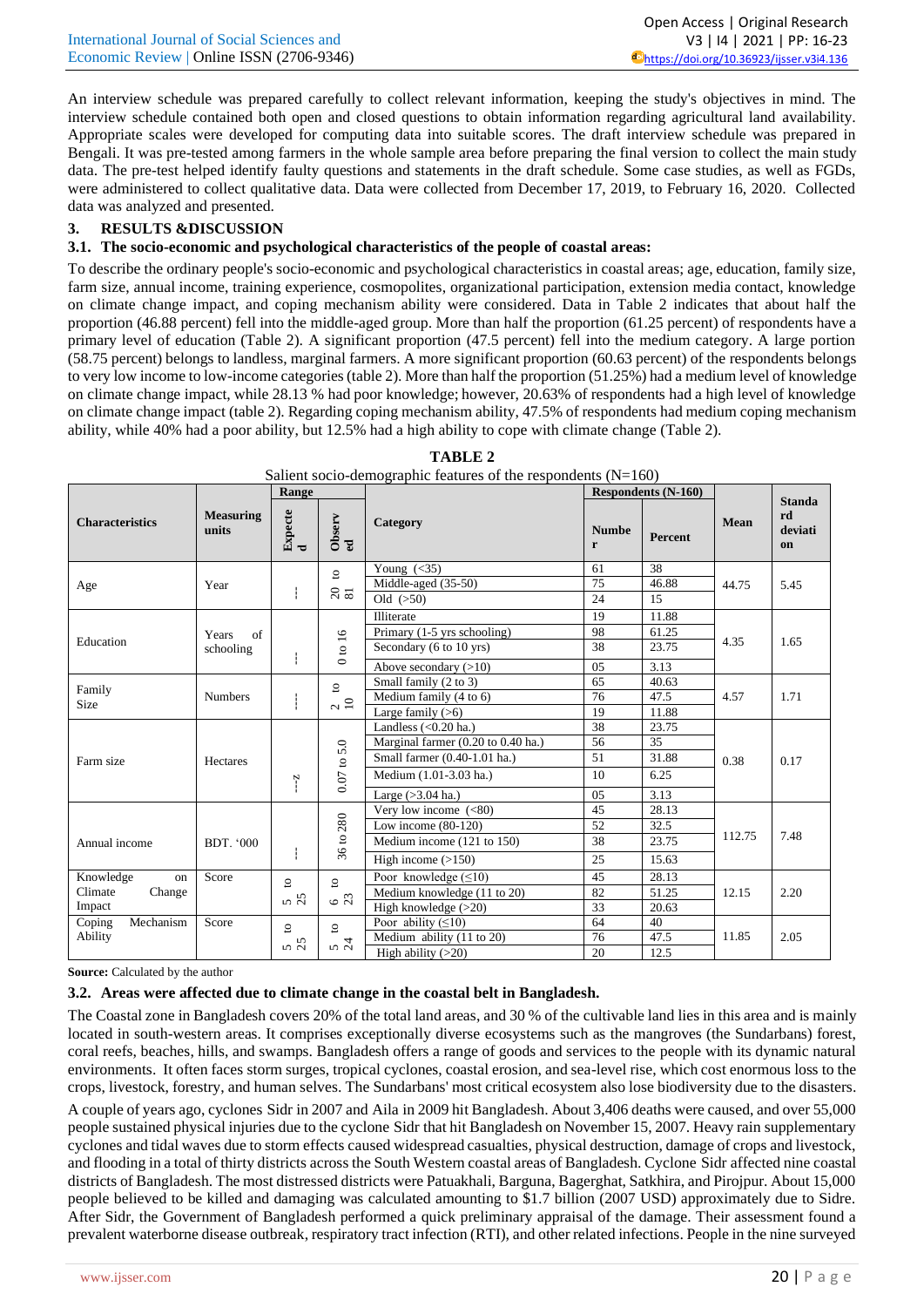areas were at risk of communicable diseases: dysentery, diarrhoea, pneumonia, and acute respiratory infection, and children aged five years or younger were vulnerable.

Cyclone Aila hit on May 25, 2009, in the southern coastline of Bangladesh. Aila was only one of its kind occurrence as a storm like this had not stricken the Sundarbans within the last thirty years. Khulna and Satkhira districts of Bangladesh underwent the heaviest damage along with, Pirojpur, Bagerhat, Patuakhali, Barisal Bhola, Noakhali, Lakshmipur, Feni, Cox's Bazar, and Chittagong. There had been an outbreak of diarrheal disease when cyclone Aila hit coastal areas of Khulna as a severe shortage of drinking water, and food worsened thousands of sufferings. The locals reported an approximate figure of 15 deaths in Paikgacha, Koyra, and Dacope in the District.

Super cyclone Amphan hit Bangladesh's southern coastal areas and West Bengal and Eastern India on May 21, 2020. It was a powerful and deadly tropical cyclone killed 128 people across India and Bangladesh. Thousands of trees were uprooted, roads were flooded, and the electricity supply in many areas was halted. It caused more than US\$ 13.6 billion of damage. Causalities and damage in Bangladesh were lesser than in India because Sundarbans protect Bangladesh's landscape like a first-line defence. This cyclone was hit when the COVID-19 pandemic situation was in peak, and the lockdown was happening. It was challenging to evacuate people into the shelter center to maintain social distancing.

## **3.3. Exploring the vulnerability in coastal areas in Bangladesh**

Since Bangladesh is a deltaic country, it is highly vulnerable to climate change. Some weak socio-economic indicators were considered, which are following:

- Population Density (sq. km), Literacy Rate (%), Male Female Ratio, Gender Gap in Literacy Rate, Percentage of Disable (%), Poverty, No. of Cyclone Shelter, No. of Flood Shelter, Irrigation by Pump (%), No. of Primary School, No. of fresh Water Source (ponds), Access to Transport facilities, No of Motor Vehicles, No. of Union Health Centre, No. of Cooperative Society, No. of Electrified Village, No. of Growth Centre, Length of the unmetalled road (km), Length of Embankment Road (km), Length of Railway and waterway (km), Production of Rice, Nationalize and Private Bank, Insurance Company, and Bank Loan.
- Data were collected by conducting some case studies as well as FGDs. Some vulnerable natural indicators were selected: salinity, riverside flood, storm surge, coastal elevation, rainfall, shoreline erosion, and shoreline accretion.
- Bangladesh is generally documented as one of the most climate-vulnerable countries on the planet. The frequency of natural disasters here is very high, which claims much life. Poor and marginal households are very vulnerable to the adverse impact of climate change. Disasters cause damage to the infrastructures and livelihood assets.
- Country's sufferings increase many folds due to these natural disasters. Climate change aggravates many of the existing issues those country faces which the coastal region suffers a lot. The rainfall water from upstream of the Ganges-Brahmaputra-Meghna system flows over Bangladesh, which frequently causes floods that damages crops, livestock, and infrastructures.
- Tropical cyclones and storm surge coupling with higher wind speed help cause severe damages in coastal areas. Higher river flows cause widespread flooding in rural and urban areas. Over-topping that was breaking embankment results in massive damage of lives and properties in urban and rural areas—riverbank erosion leading to the loss of homes and agricultural land the rivers. Increased sedimentation in riverbeds, leading to drainage congestion and water-logging in cropland delayed cropping season.
- Himalayan glaciers melting causes increased river flows in the year's warmer months. Subsequently, the glaciers have shrunk or disappeared, resulting in lower river flows and increased saline intrusion.
- In Bangladesh, mainly northern and western regions become drought due to lower and irregular rainfall. In coastal areas, saline water intrusion reduces the freshwater availability that damages the Sundarbans mangrove forest, a World Heritage site with rich biodiversity, and drainage congestion inside coastal polders, adversely affecting agriculture and warmer and more humid weather to increase the prevalence of the disease.
- Climate change has an enormous impact on the environment and natural resource systems; however, the livelihood of the people who live in coastal areas becomes the worst affected.

## **3.4. Finding out the resilience mechanism (how people cope with climate change)**

The people in coastal areas of Bangladesh need alternative livelihood activities for coping with climate-induced disasters such as cyclones, floods, and storm surges. Several coping strategies are available in the reach of people. Food crises, health, housing, education for the children, etc., are chronic problems. They lend money when they cannot solve those problems. Even they receive loans and microcredit from several agencies and banks, which ultimately becomes a burden. They receive some food relief from the government and NGOs. They usually prepare mats and handicrafts, which they sell to earn some money. Affected people could not rear poultry and layers due to lack of dry spaces, but they rear livestock, such as buffalo. Also, earning from sweet water fish cultivation is considered as a source of income for them. Food crises were appeared to be a significant problem during the flood. In this case, women solve this problem to some extent by storing food. However, women face issues in cooking meals because of a lack of fuel, woods, and water.

Losing topsoil is a problem for crop growing. Crop farming is not possible in the farmland due to excessive saline water and rising temperature. However, some farmers adopt saline tolerant verities such as watermelon and cultivate betel leaves for their earnings. Cyclone shelters are not sufficient for taking refuge; some people find shelter houses far from their houses. Eventually, some people do not leave their house for sheltering fear of being stolen away from their livestock and belongings.

Many NGOs, micro-credit institutions, and cooperative organizations provide low interest to build and supply poultry and livestock and money. Many poor and ultra-poor people have been brought under social safety net programs. Also, people receive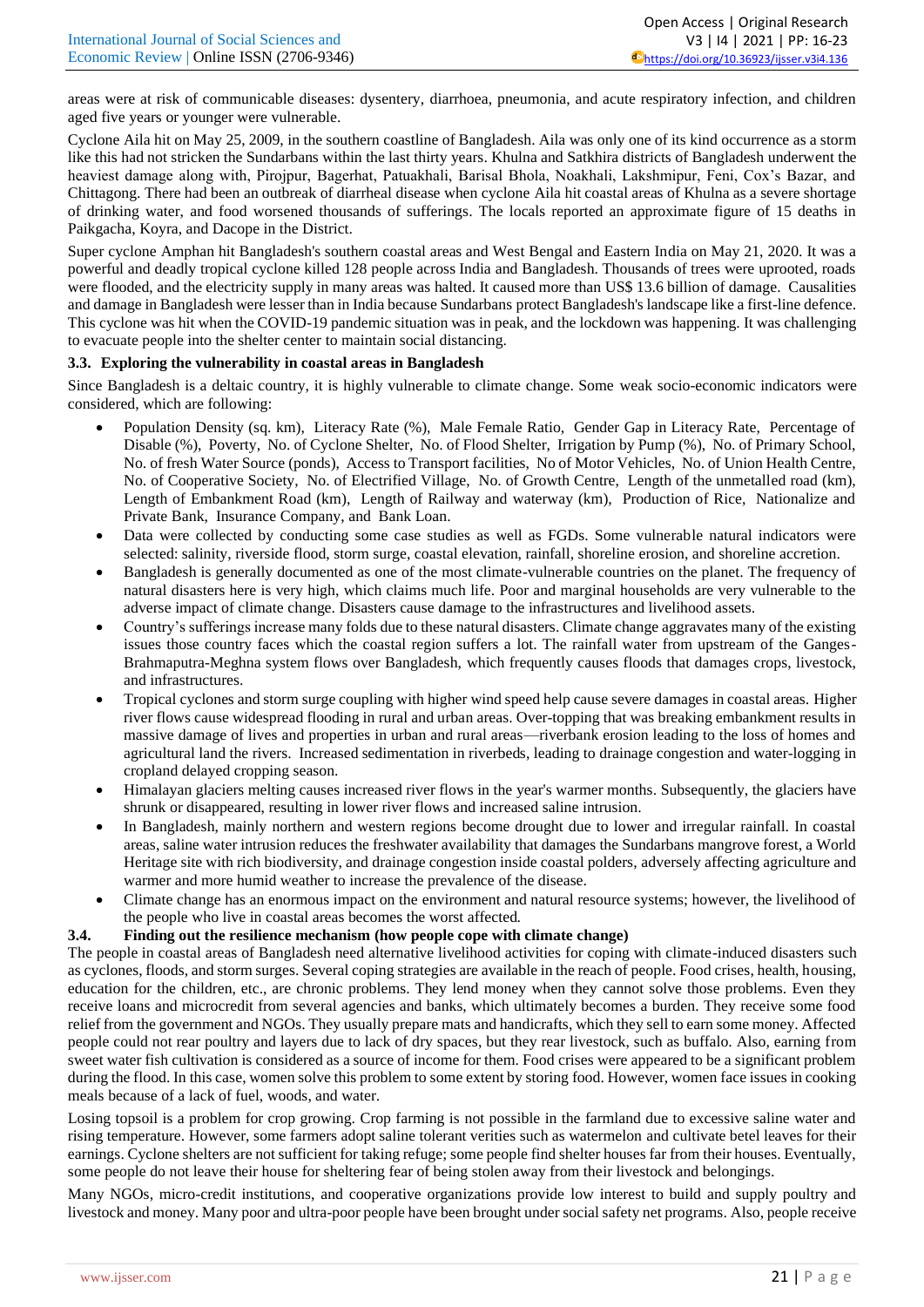training on increasing knowledge on climate change. The Pond Sand Filters (PSF) set up by the government to reduce salinity was found to be helpful for the local people.

The people learned to store rainwater as well as groundwater with the help of the government and NGOs. Moreover, harvesting rainwater was seen to be helpful for the affected people. They extract groundwater as well as surface water for agricultural activities. Women involve in earth-filling activities, planting vegetables in homesteads, and ail of the crop fields. They also raise poultry and milking cows to earn money for meeting family expenditures. They are also given priority for allocating Khas land for the female-headed household for solving the residential problem. Cottage industrial activities were found among the women as an alternative source of income. Some NGOs and GOs provide training and credit to perform activities related to the cottage industry. Women also prepare some dry foods such as cake, *Flattened and fried rice, puffed rice,* etc., to meet food scarcity during and pre calamity. It was found that credit agencies prefer women to provide credit supports as women are much more responsible than their male counterparts regarding payback. Cyclone shelter is not built to maintain social distance, proved during the AMPHAN hit when Bangladesh was locked down due to the COVID-19 pandemic. However, it was evident from the study that most people in coastal areas are trying to become more resilient to adapt to climate change.

#### **3.5. Seeking suggestions for the mitigation of climate change (possible ways of mitigating climate change)**

Stakeholders were gently asked to provide advice mitigating the problems that happened due to climate changes. The following suggestions were found after consulting respondents through case studies and FGDs. Experts opined that adaptation and mitigation are two choices to reduce the adverse impacts of climate changes in Bangladesh. It has a minimal capacity for mitigation since Bangladesh could not afford the cost. In this case, global supports are needed. Adaptation is a local initiative that can be possible by incorporating people who live in vulnerable areas. Bangladesh does not emit greenhouse gases; however, it is suffered from these consequences.

There are three adaptive approaches which are accommodation, protection, and retreat. The retreat is hardly possible for Bangladesh because it is the high densely populated country in the world. Bangladesh can reclaim land from the sea by establishing folders (Netherlands). Communities can be protected by building embankments that were overwhelming suggested by the local people. Green crops, animals, sweet water, fish culture plants, farmers' houses, etc., could be saved from saline water intrusion by storm surges during the cyclone. People's livelihood activities could be diversified by providing need-based training and motivations. Promoting women's empowerment through education and training discouraging early marriage is necessary. Polygamy among men should be reduced. Health care facilities and social security for poor people should be accelerated for the people's bottom class in coastal areas.

## **3.6. Finding out the resilience mechanism (how people cope with climate change:**

The people in coastal areas of Bangladesh need alternative livelihood activities for coping with climate-induced disasters such as cyclones, floods, and storm surges. Several coping strategies are available in the reach of people. Food crises, health, housing, education for the children, etc., are chronic problems. They lend money when they cannot solve those problems. Even they receive loans and microcredit from several agencies and banks, which ultimately becomes a burden they receive some food relief from the government and NGOs. They usually prepare mats and handicrafts, which they sell to earn some money. Affected people could not rear poultry and layers due to lack of dry spaces, but they rear livestock, such as buffalo. Also, earning from sweet water fish cultivation is considered as a source of income for them. Food crises were appeared to be a significant problem during the flood. In this case, women solve this problem to some extent by storing food. However, women face issues in cooking meals because of a lack of fuel, woods, and water.

Losing topsoil is a problem for crop growing. Crop farming is not possible in the farmland due to excessive saline water and rising temperature. However, some farmers adopt saline tolerant verities such as watermelon and cultivate betel leaves for their earnings. Cyclone shelters are not sufficient for taking refuge; some people find shelter houses far from their houses. Eventually, some people do not leave their house for sheltering fear of stolen away from their livestock and belongings. Many NGOs, microcredit institutions, and cooperative organizations provide low interest to build and supply poultry and livestock and money. Many poor and ultra-poor people have been brought under social safety net programs. Also, people receive training on increasing knowledge on climate change. The Pond Sand Filters (PSF) set up by the government to reduce salinity was found to be helpful for the local people.

The people learned to store rainwater as well as groundwater with the help of the government and NGOs. Moreover, harvesting rainwater was seen to be helpful for the affected people. They extract groundwater as well as surface water for agricultural activities. Women involve in earth-filling activities, planting vegetables in homesteads, and ail of the crop fields. They also raise poultry and milking cows to earn money for meeting family expenditures. They are also prioritised for allocating Khas land for a female-headed household to solve the residential problem. Cottage industrial activities were found among the women as an alternative source of income. Some NGOs and GOs provide training and credit to perform activities related to the cottage industry. Women also prepare some dry foods such as cake, *flattened rice, puffed ri*ce, etc., for meeting food scarcity during and pre calamity period. It was found that credit agencies prefer women to provide credit supports as women are much more responsible than their male counterparts regarding payback. Cyclone shelter is not built to maintain social distance, which was proved during the AMPHAN hit when Bangladesh was locked down due to the COVID-19 pandemic. However, it was evident from the study that most people in coastal areas are trying to become more resilient to adapt to climate change.

## **4. CONCLUSION**

People live in extreme weather, and the climate change affected people can properly carry our agricultural activities, which is considered their livelihood activities. The unemployment rate of the people who live in coastal areas is much higher than mainstream people. Changing climatic conditions force them to migrate from their ancestral place. They face different issues such as food shortage, lack of Medicare facilities, and utility services in Bangladesh's coastal belt. It was found that people